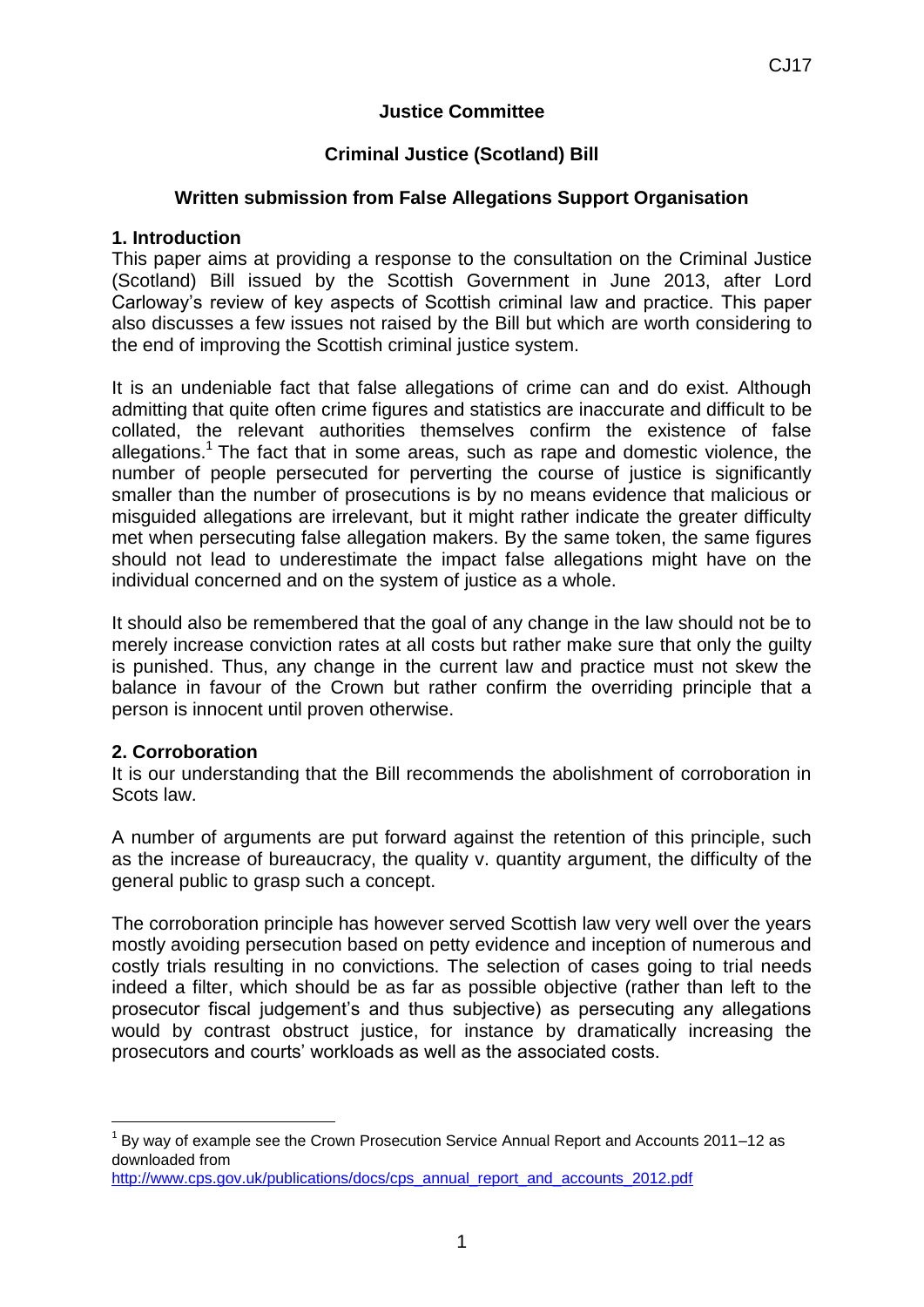Providing for the persecution of single evidence cases is likely to result in trials solely started on the basis of the persecutor's own perception of the credibility and reliability of the complainer, or the likelihood of success. Therefore, a subjective test would be used when determining the quality and sufficiency of evidence.

The public interest is better served if the legal system is just, impartial and efficient and, therefore, corroboration should be retained. By the same token, the argument that corroboration should be abolished in order to balance the system appears faulty because our system is based on the overriding principle of presumption of innocence, and thus the Crown and the defendant are not supposed to be on an equal footing but rather the former should prove the latter guilty beyond any reasonable doubt. The presumption of innocence is indeed a legal instrument to favour the accused based on the legal inference that most people are not criminals.

Furthermore, the fact that the Scot law is unique in providing for corroboration should not be viewed in isolation. In jurisdictions where there is no corroboration, further safeguards are often provided to avoid miscarriage of justice and to ensure that a person is only convicted if found guilty beyond any reasonable doubt. For example, in most European jurisdictions, the appeal stage allows for full reassessments on not only points of laws but also of facts, and the right to appeal is always granted to the accused, as opposed to being subject to a permission by the relevant court.

Therefore, the corroboration principle may be better defined or explained but should be retained by the Scottish legal system.

## **3. Jury Majority and Size**

The increase of the number of jurors (from 8 to 10) required to make a guilty verdict as envisaged in the Bill is welcome because it upholds the overriding principle that one must be proven guilty beyond any reasonable doubt in order to be convicted.

Any possible change in the number of jurors needed for a jury must be accompanied by a system of weighted majority because, inter alia, the risk of verdict contaminated by prejudices of individual jurors increases in smaller juries.

Furthermore, it is well known that in some jurisdictions (such as Canada and New Zealand) where the number of jurors is lower than in Scotland, unanimity or at least a qualified majority is always required.

No change in the number of jurors making a jury shall, therefore, be made without careful consideration and implementation of sound measures, which preserve justice.

### **4. Not proven**

It is often said that the Scots system is unique in providing for the "not proven" verdict.

In fact, this is not accurate because similar acquittals verdicts are indeed present in other jurisdictions. For instance, under the Italian Criminal Procedure Code, in addition to the two verdicts that resemble the Scottish not proven and not guilty, three further acquittal verdicts are present, namely that no crime was committed by anyone; that the defendant acted justifiably; and that a procedural technicality requires acquittal.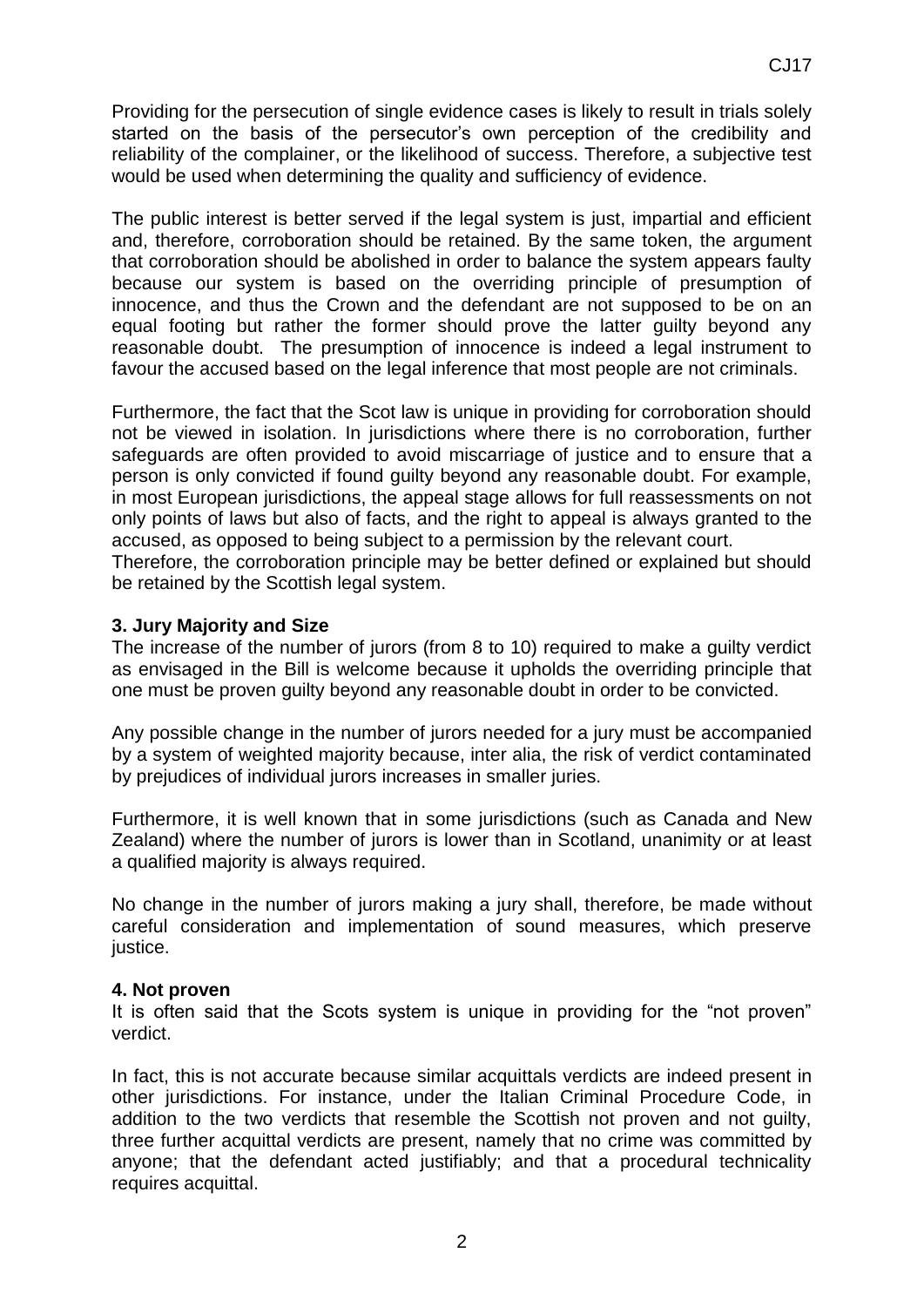Furthermore, in the US a number of academic proposals<sup>2</sup> favouring the introduction of not proven verdicts have been made in the last years. The main reason why some scholars in the US would favour a system which resembles the Scottish one is because they believe the two-verdict system limits the jury's speech. Furthermore, in cases such as rape, often revolving on the credibility of both the accuser and the accused rather than on totally convincing evidence, a not proven verdict would appear particularly helpful because it would allow a jury to acquit the defendant without casting doubts on the honesty or reliability of the victim. The same scholars conclude that consequences of introducing this verdict would amount to more information, more acquittals, and more stigma depending on the case.

Some detractors of the not proven verdict would favour its abolition based on the argument that in sexual related crimes, the number of not proven verdicts is indeed higher compared to other types of offences. However, this information should only be interpreted as reflecting the jury's difficulty in making a decision, particularly in cases where due for example to different gender or cultural interpretations of certain behaviours, it could be extremely complex to draw clear cut conclusions. The not proven verdict should, therefore, be retained.

### **5. The confrontation clause under article 6 of the European Human Rights Convention (EHRC)**

Article 6 of the EHRC provides that everyone charged with a criminal offence has, inter alia, the right to "examine or have examined witnesses against him and to obtain the attendance and examination of witnesses on his behalf under the same conditions as witnesses against him".

It is our understanding that Scots law already provides for the possibility of defence lawyers to read any witness statements and to obtain pre-recognition statements from the same. However, it is also our understanding that, under Scots law, witness statements cannot be disclosed to the accused, but just provided to their lawyers on the strict understanding that they are to be treated as highly confidential, and they will not be copied to an accused person. The motivation behind this seems to be that they ought to be kept out of the public domain.

This law seems unique across the European member states and poses questions on its compatibility with letter d) of article 6 of the European Human Rights Convention. If the accused has a right to a fair trial, he should be put in the position of being fully aware of the details of the charges against him. Obviously, being able to read a witness statement by oneself or being told of it by a third party can make a difference including in the understanding and interpretation of the same witness statements. Not allowing the defendant to have direct access to witness statements impairs the defendant's confrontation right and does not seem fully justifiable on the basis of the need to keep such statements out of the public domain.

Furthermore, since the prosecutor is likely to have access to any statement, the same right should be granted to the accused.

**.** 

 $2$  2 See Bray, Samuel (2005). "Not Proven: Introducing a Third Verdict". University of Chicago Law Review 72 (4): 1299–1329, as downloaded from: [http://papers.ssrn.com/sol3/papers.cfm?abstract\\_id=1339222](http://papers.ssrn.com/sol3/papers.cfm?abstract_id=1339222)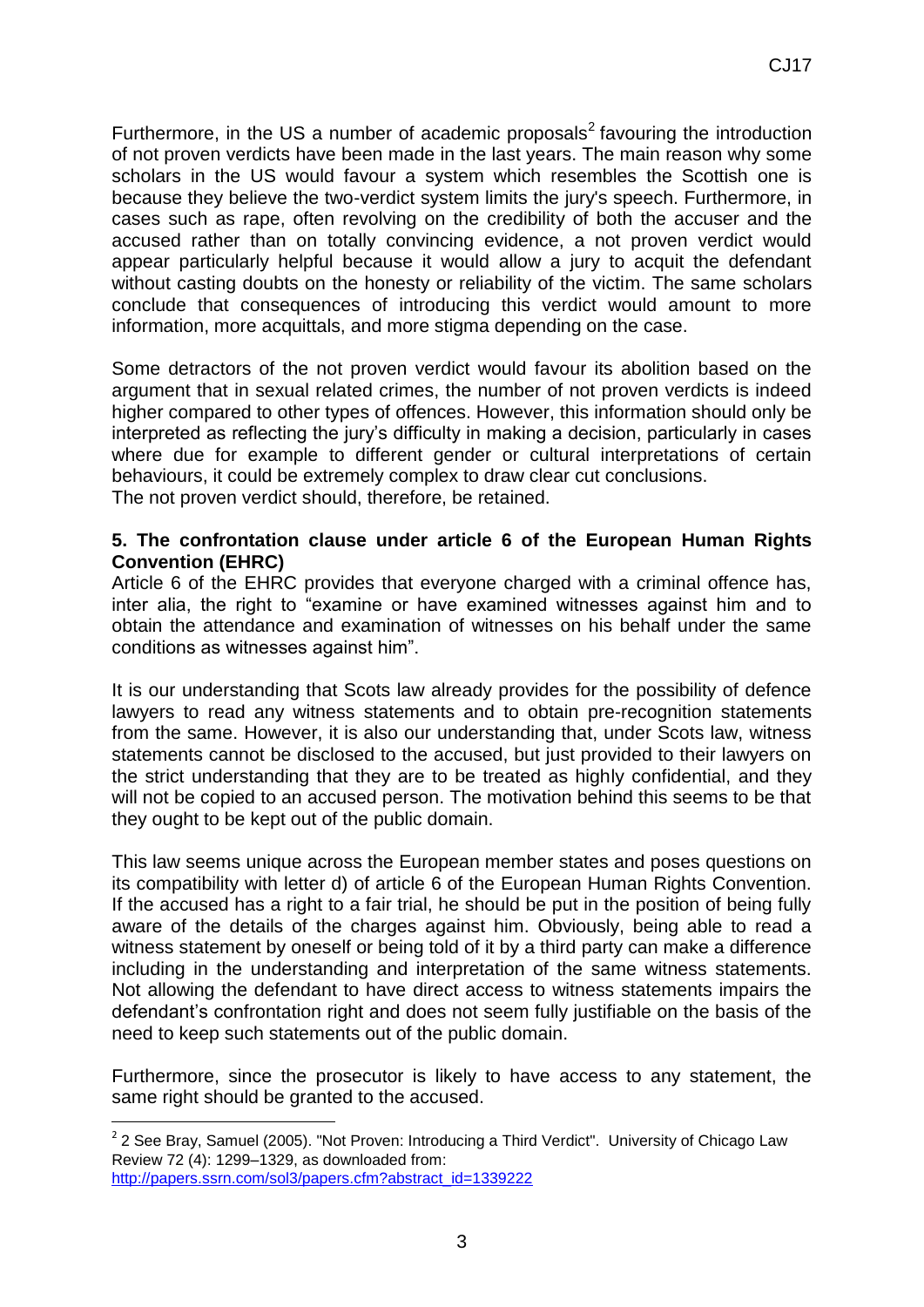The right to a fair trial is indeed an essential right in all countries respecting the rule of law and it is worth bearing in mind that the trial rights listed by article 6 of the EHRC are clearly and expressly defined as minimum rights.

#### **6. Directions given by judges to the jury**

It is our understanding that some organisations are urging the Government to introduce judicial direction in sexual offence cases. In other words, judges would be required to inform juries that factual information such as delayed disclosure and lack of physical resistance should be disregarded when making a verdict.

It is self-evident that if judges were to lecture juries, this would dramatically affect jurors decisions, and this would undermine one pillar of Scots criminal procedure law: either jurors are trusted to be able to make decisions or they are not.

Jurors should make their decisions without any influence whatsoever and are not supposed to be familiar with the law. This explains why some professionals and categories of people, such as those involved in the judicial/legal/social sectors, are actually considered ineligible to serve as jurors.

The jury is and should be required to make its decision solely based on the evidence provided.

#### **7. Criminal records**

**.** 

It is understood that, under the current laws and procedures, when an allegation of rape or sexual abuse is made, any possible information on the arrest of the accused is retained on police computer records from the moment of the arrest for the rest of the accused's life. The fact that such record won't be removed even if the allegation is not followed by conviction or later proved to be false means that the accused may experience difficulties and restrictions in finding employment or involvement in some voluntary organizations. Furthermore, the keeping of such information can interfere with the right to a family life, as social services interventions dictate access to families (even those whose case has been dropped).

These restrictions contravene UN and EU Human Rights principles and in particular article 8 of the ECHR, which guarantees people the right to "private and family life". Therefore, if the current laws and procedure do not provide for removal of such records, they should be promptly amended or repealed.

It's also worth noting that the European Court of Human Rights (ECtHR) in a recent case stated that "indiscriminate and open-ended collection of criminal record data is unlikely to comply with the requirements of Article 8 in the absence of clear and detailed statutory regulations clarifying the safeguards applicable."<sup>3</sup>

By the same token, the UK judiciary has recently expressed concerns about the impact that disclosure of past offences might have on an individual life, and has

<sup>&</sup>lt;sup>3</sup> See the European Court of Human Rights (ECtHR) ruling in M.M v. the United Kingdom of November 2012, as downloadable from [http://hudoc.echr.coe.int/sites/eng/pages/search.aspx?i=001-](http://hudoc.echr.coe.int/sites/eng/pages/search.aspx?i=001-114517#{"itemid":["001-114517"]}) [114517#{"itemid":\["001-114517"\]}.](http://hudoc.echr.coe.int/sites/eng/pages/search.aspx?i=001-114517#{"itemid":["001-114517"]}) The ECtHR stated inter alia that retention and disclosure of a job applicant's police records to potential employers was incompatible with the European Convention on Human Rights.